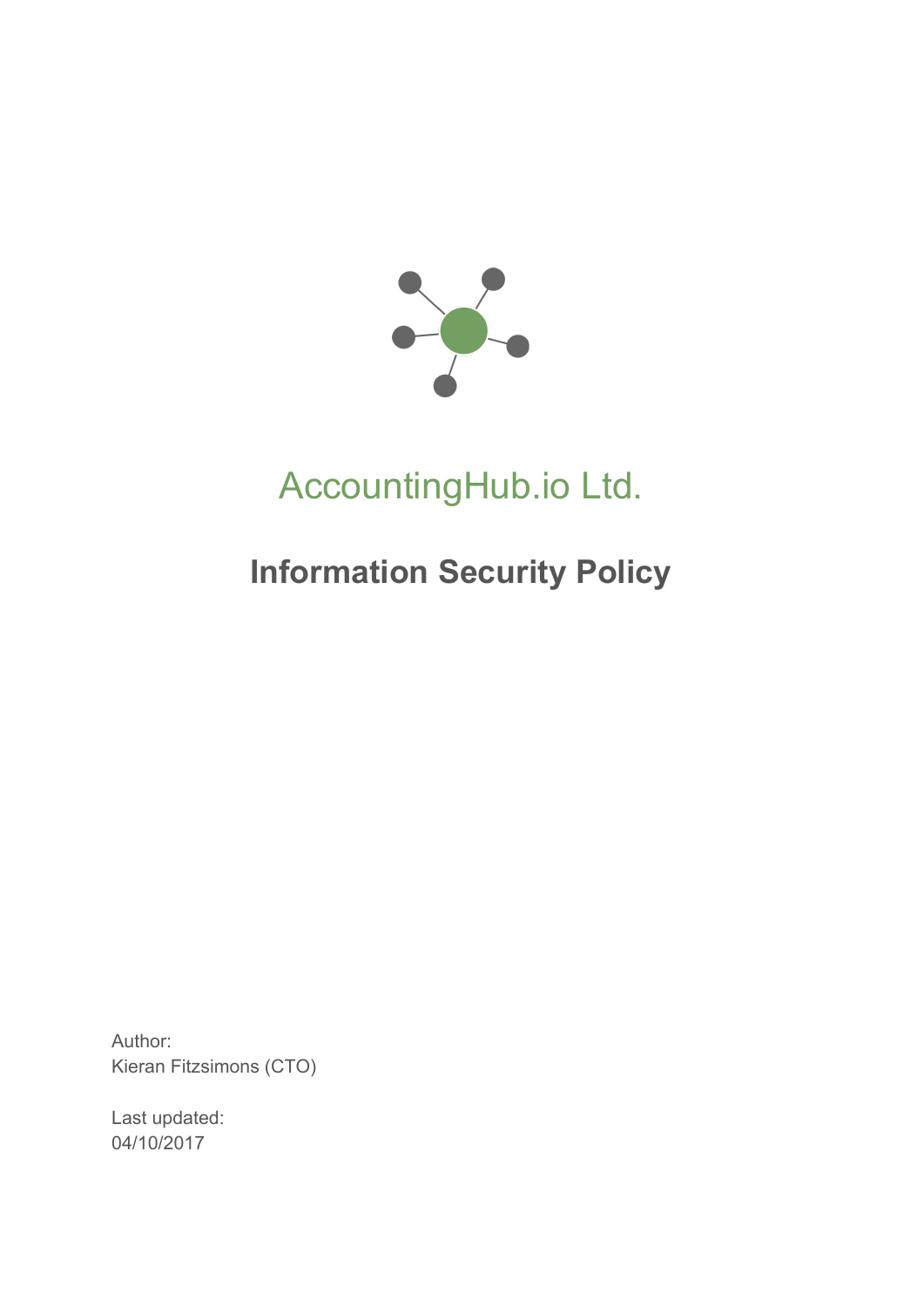#### **Introduction**

Security is a core element of our solution. We have designed our application to protect both your clients as well as your own data at all times. Furthermore, the General Data Protection Legislation (GDPR) directive has been considered as part of both this policy and our application architecture.

#### **Definitions**

- 'Administrator' is a user that is part of your practice and has admin permissions
- Staff' is a user that is part of your practice but does not have admin permissions (cannot edit subscription, remove Administrator users etc.)

### **Policy**

- All communication via our website, backend servers and database are protected using SSL (Secure Sockets Layer) encryption. You will always see a padlock in your browser when using our application which ensures it cannot be intercepted by anyone else
- Documents are stored on European servers, the data is not replicated outside of the EU. This is important to comply with data protection regulations but also provides the best performance for our customers in UK/EU. This applies to any practice who did not register via our U.S. suppliers
- Access to documents is based on the following principles:
	- If you uploaded a document, you should have access to it
	- If your company uploaded a document, you should have access to it (e.g. a client uploads a document, any other user that is part of that client account can also see the document)
	- If your accountancy practice uploaded a document it could be publicly shared with all clients or private (just for other members of staff). A warning is shown to ensure you do not wrongly set the permissions. Uploaded documents are private by default. This is a GDPR consideration.
	- If a document is deleted, we will continue to store it temporarily to ensure it has not been deleted by mistake. This is important from a data retrieval and compliance perspective. You must contact us to restore a deleted file.
	- If your accountancy practice account is ever permanently deleted, this will erase all related records including users, documents, forms, invoices and tasks. Cancelling your subscription will not immediately trigger this permanent deletion
- Only a user with administrator access can cancel or modify your AccountingHub.io account. Likewise a member of staff has access to client records and most features but cannot remove an administrator user or view/modify many of the account settings.